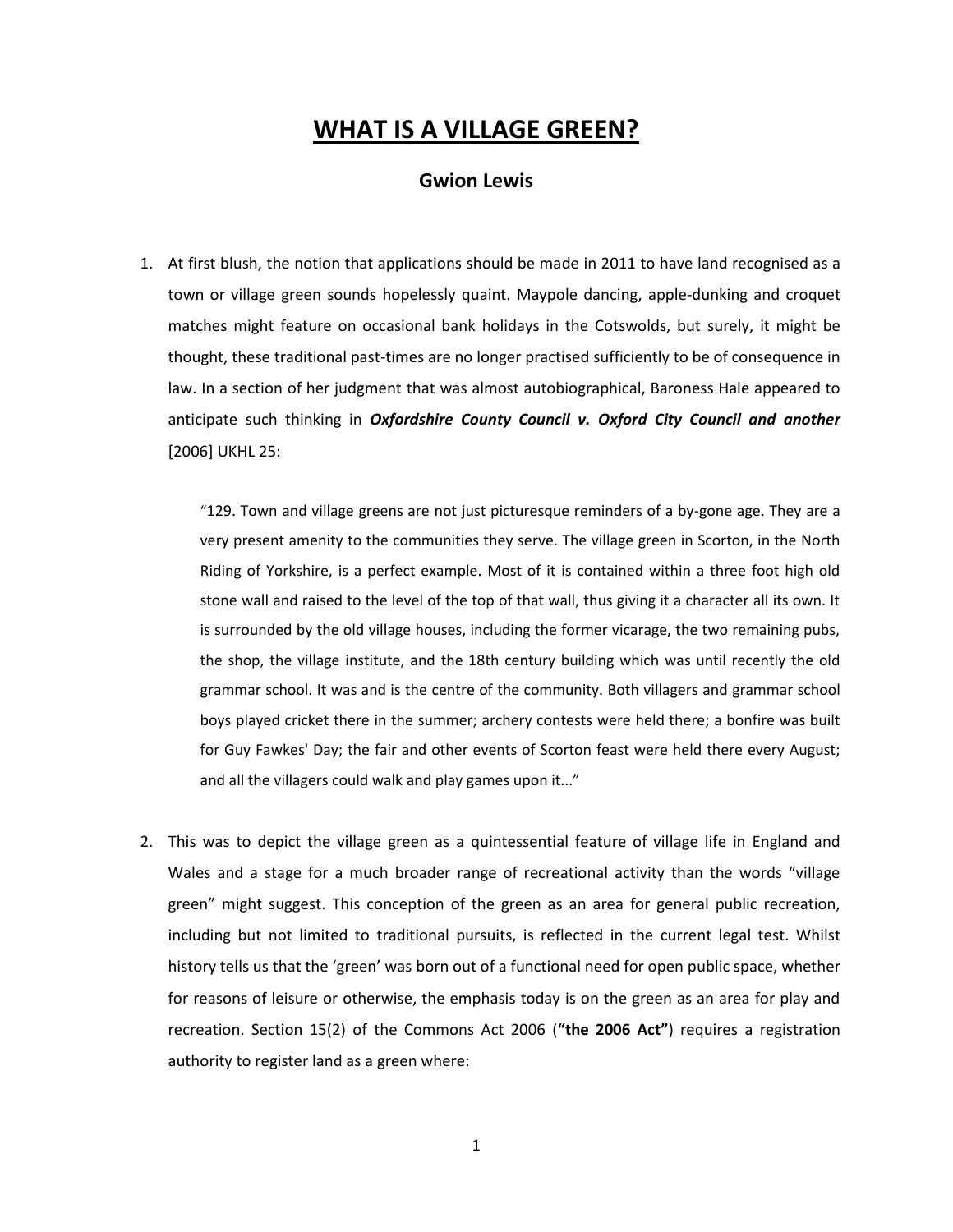"(a) a significant number of the inhabitants of any locality, or of any neighbourhood within a locality, have indulged as of right in lawful sports and pastimes on the land for a period of at least 20 years; and

(b) they continue to do so at the time of the application."

- 3. It is for the applicant to demonstrate that these criteria are satisfied on the balance of probabilities. If this is done, it is no small matter for the landowner affected as section 29 of the Commons Act 1876 and section 12 of the Inclosure Act 1857 provide that building on village greens in a nuisance.
- 4. This paper broadly examines how the courts have interpreted the statutory criteria in section 15(2). The criterion which tends to pose difficulty most often – that there has been user "as of right" – will be examined later in more detail by my colleague, Stephen Morgan. The purpose of this session is to set out the general legal framework.

#### *"Significant number of the inhabitants"*

5. The 2006 Act does not seek to define what constitutes a "significant number of the inhabitants of any locality... or of any neighbourhood", but in *R (Alfred McAlpine Homes Ltd) v Staffordshire County Council* [2002] EWHC 76 (Admin), Sullivan J held (emphasis added):

"71. Dealing firstly with the question of a significant number, **I do not accept the proposition that significant in the context of section 22(1) as amended means a considerable or a substantial number**. A neighbourhood may have a very limited population and a significant number of the inhabitants of such a neighbourhood might not be so great as to be properly described as a considerable or a substantial number. **In my judgment the inspector approached the matter correctly in saying that "significant", although imprecise, is an ordinary word in the English language and little help is to be gained from trying to define it in other language.** In addition, the inspector correctly concluded that, whether the evidence showed that a significant number of the inhabitants of any locality or of any neighbourhood within a locality had used the meadow for informal recreation was very much a matter of impression. It is necessary to ask the question: significant for what purpose? In my judgment the correct answer is provided by Mr Mynors on behalf of the council, when he submits that what matters is that the number of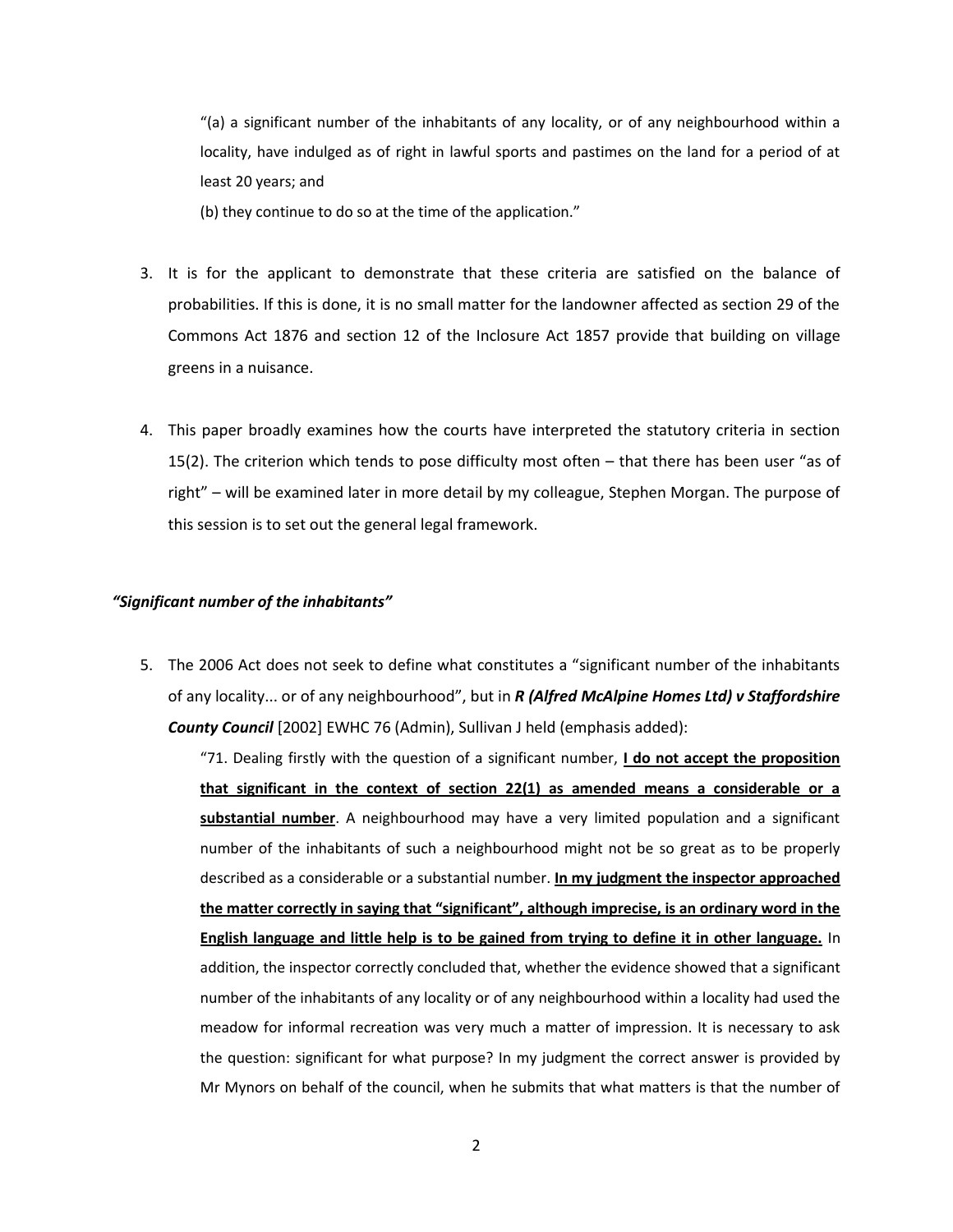people using the land in question has to be sufficient to indicate that their use of the land signifies that it is in general use by the local community for informal recreation, rather than occasional use by individuals as trespassers."

- 6. Accordingly, what constitutes a "significant" number of inhabitants has to be assessed in the context of the locality or neighbourhood which is cited in the application. What is "significant" cannot be defined with precision as the judgment turns on the circumstances of the particular case.
- 7. In practice, it is common for an application to be supported by pro forma questionnaires in which each local inhabitant supporting the application has recorded their recollection of which sports and pastimes have been carried out on the land, by whom and when. These often contain no more than ticks in boxes. However, it should not be assumed that the number of submitted questionnaires corresponds to the number of inhabitants who have used the land as claimed. Most entries record the sports and pastimes pursued on the land by members of a household generally, including children, and many will also contain observations as to the use of the land by others.

## *"Any locality"/"any neighbourhood within a locality"*

- 8. An application may be made by the inhabitants of a "locality" or of "any neighbourhood within a locality". A "locality" must be some legally recognised administrative unit and not an arbitrary line on a map: *R (Laing Homes) v Buckinghamshire CC* [2003] PLR 60. It was held that the residents of three streets did not constitute a locality: *Ministry of Defence v Wiltshire County Council* [1995] 4 All ER 931.
- 9. The alternative test of "any neighbourhood within a locality" is designed to circumvent the rigidity of requiring a recognised administrative unit to be identified. Nevertheless, a "neighbourhood" must still have a sufficient degree of cohesiveness: *R (Cheltenham Builders Ltd) v South Gloucestershire District Council* [2003] EWHC 2803 (Admin). This was accepted by the House of Lords in *Oxfordshire County Council v. Oxford City Council and another* [2006] UKHL 25, with the caveat that their Lordships did not agree with the High Court that a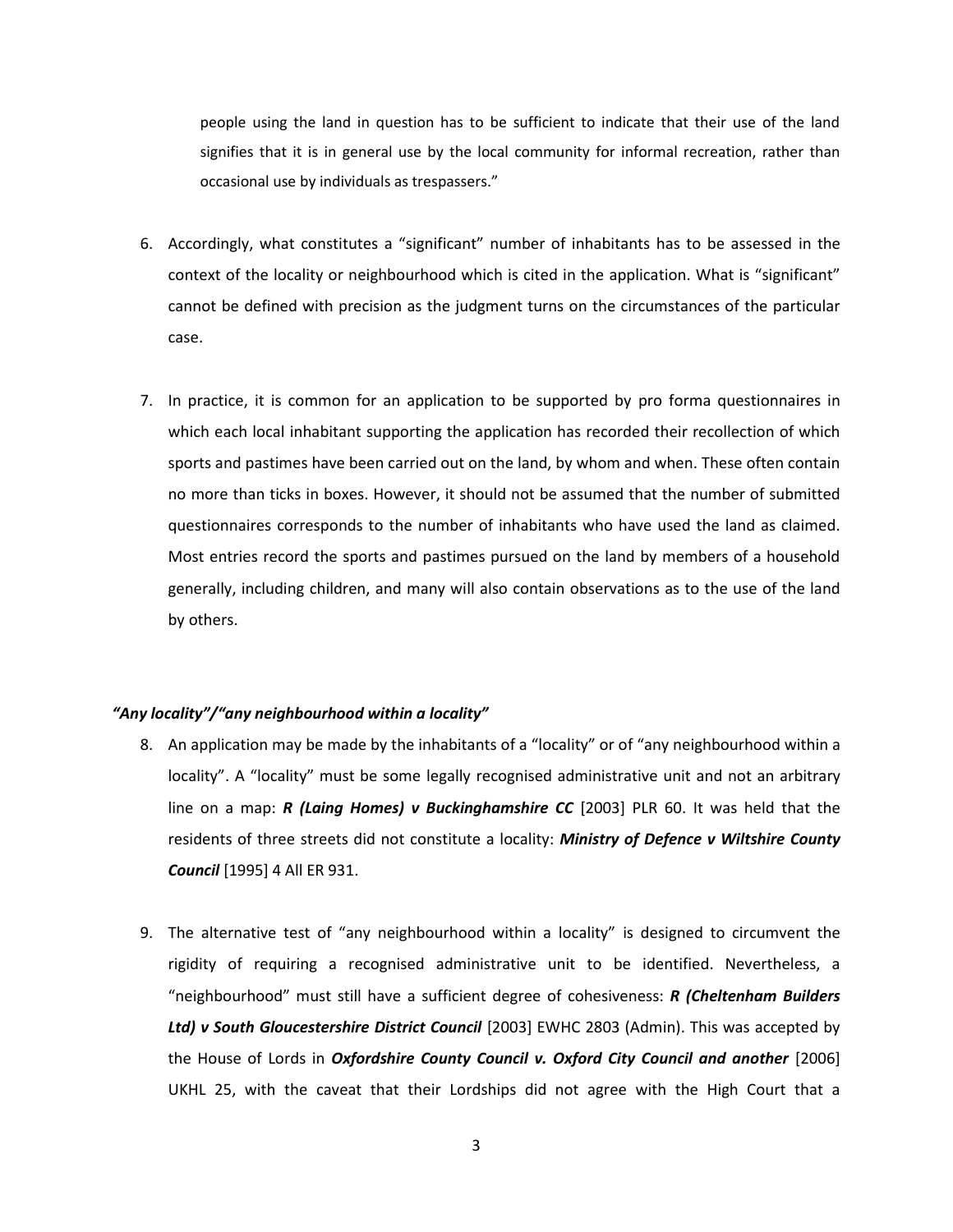neighbourhood must be within a single locality: para. 27. This opens the door to an application in a respect of a neighbourhood that crosses the boundaries of two or more administrative units, if it is otherwise sufficiently cohesive.

- 10. Should the decision-maker disagree with the applicant as to what should be identified as the "locality" or "neighbourhood", it is strongly arguable that it is within its discretion to substitute its own judgment on this question, provided that this is on the basis of the evidence presented in support of the application and the parties have been given an opportunity to comment on the proposed substitution. For example, the decision-maker might conclude that the inhabited area relied upon in support of the application would be better described as a 'neighbourhood' rather than a 'locality'. Such substitution seems consistent with the established practice of registering as a village green a smaller area of land than that applied for, on the basis that only this is warranted by the evidence.
- 11. However, the question for the decision-making is not ultimately whether the locality or neighbourhood may be 'better' defined, but whether the definition relied upon by the applicant is sufficiently coherent that the application should not fail on this limb alone.

## *"As of right"*

- 12. As I have already indicated, this particular element of the test will be covered in more detail by my colleague, Stephen Morgan. For the purposes of this overview, it is sufficient to note that user "as of right" is user that has been carried out *nec vi* (without force)*, nec clam* (without secrecy) and *nec precario* (with permission).
- 13. The House of Lords considered the meaning of the words "as of right" in *R v. Oxfordshire County Council, ex parte Sunningwell Parish Council* [2000] 1 A.C. 335. In that case, the church authorities were owners of land on which they had obtained planning permission to build some houses. The parish council argued that inhabitants of the locality had indulged in sports and pastimes on the land as of right for not less than 20 years. The House of Lords considered whether user was precluded from being "as of right" if the users knew that no such right existed. Lord Hoffmann, giving the leading judgment (with which all their Lordships agreed), held that the subjective belief of the user was irrelevant in matters of prescription: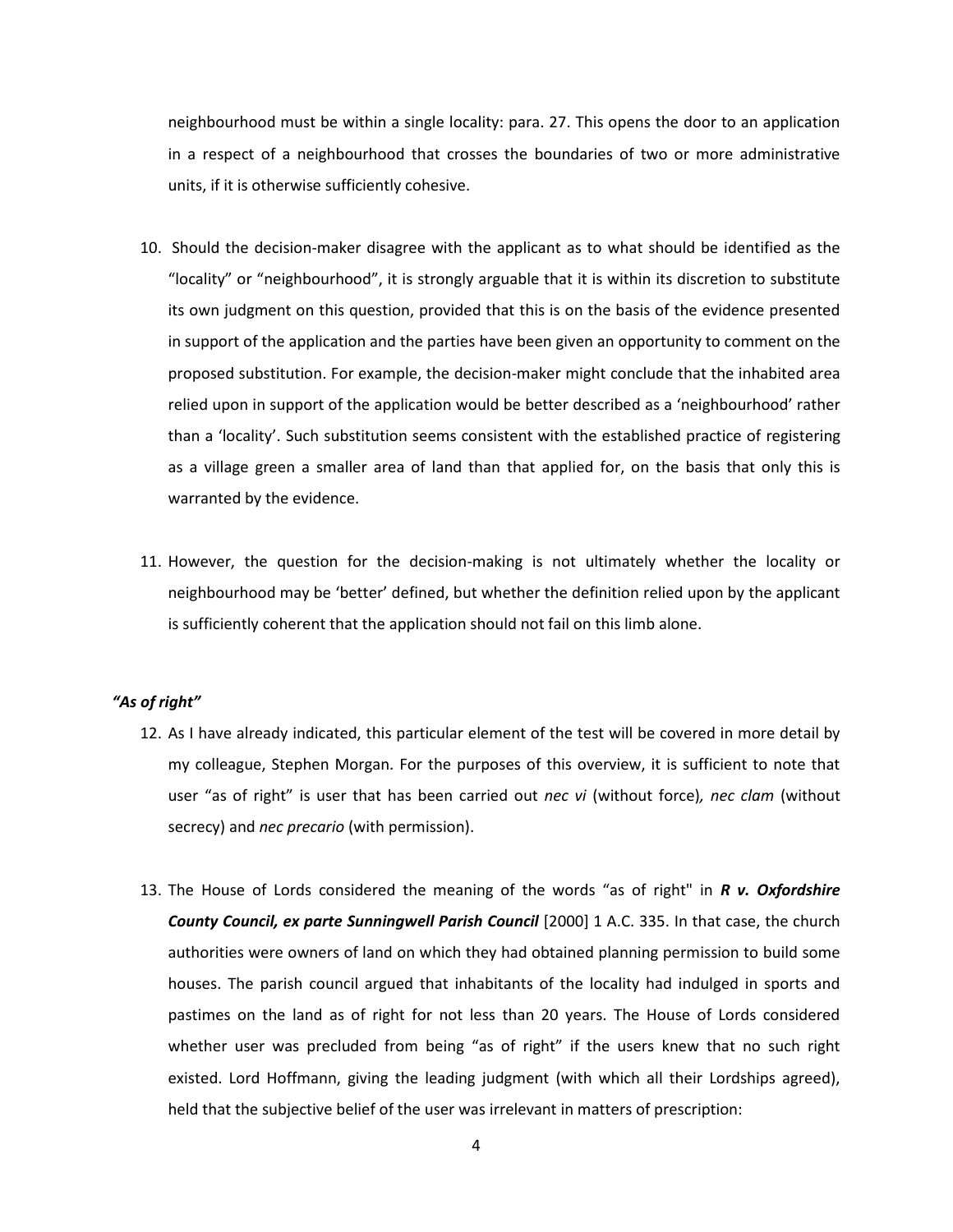"To require an inquiry into the subjective state of mind of the users of the road would be contrary to the whole English theory of prescription, which, as I hope I have demonstrated, **depends upon evidence of acquiescence by the landowner giving rise to an inference or presumption of a prior grant or dedication. For this purpose, the actual state of mind of the road user is plainly irrelevant.** […]

[...] In the normal case, of course, outward appearance and inward belief will coincide. A person who believes he has the right to use a footpath will use it in the way in which a person having such a right would use it. But user which is apparently as of right cannot be discounted merely because, as will often be the case, many of the users over a long period were subjectively indifferent as to whether a right existed, or even had private knowledge that it did not. Where Parliament has provided for the creation of rights by 20 years' user, it is almost inevitable that user in the earlier years will have been without any very confident belief in the existence of a legal right. But that does not mean that it must be ignored."

- 14. It follows that the guiding principle when asking whether there has been user "as of right" is whether the landowner has acquiesced – in other words, tolerated without protest – the use of his land by local people for recreation. The posting of signs prohibiting access onto the land is the clearest signal of an absence of acquiescence on the part of the landowner, and is usually sufficient to defeat an application.
- 15. However, any communication or action on the part of the landowner needs to be sufficiently clear and specific. For example, it is unlikely to be sufficient for the landowner simply to refer to a planning permission that he might have obtained for the application land during the relevant 20-year period as evidence that he is not acquiescing in its use for recreation. It is sometimes argued by objectors that because notification of a particular planning application to develop the land was sent to local people during the relevant period, that this was sufficient to advise them that the land was not abandoned but was merely awaiting development. However, as Lord Hoffmann held in the *Sunningwell* case, the question is not whether the user was pursued by local people *believing* that the land had been abandoned or that it was otherwise theirs rightfully to enjoy. The correct question in law is whether there is sufficient evidence that the landowner has acquiesced in the use of his land by local people for recreation so as to give rise to a prescriptive right. It would seem entirely possible for a landowner to have all sorts of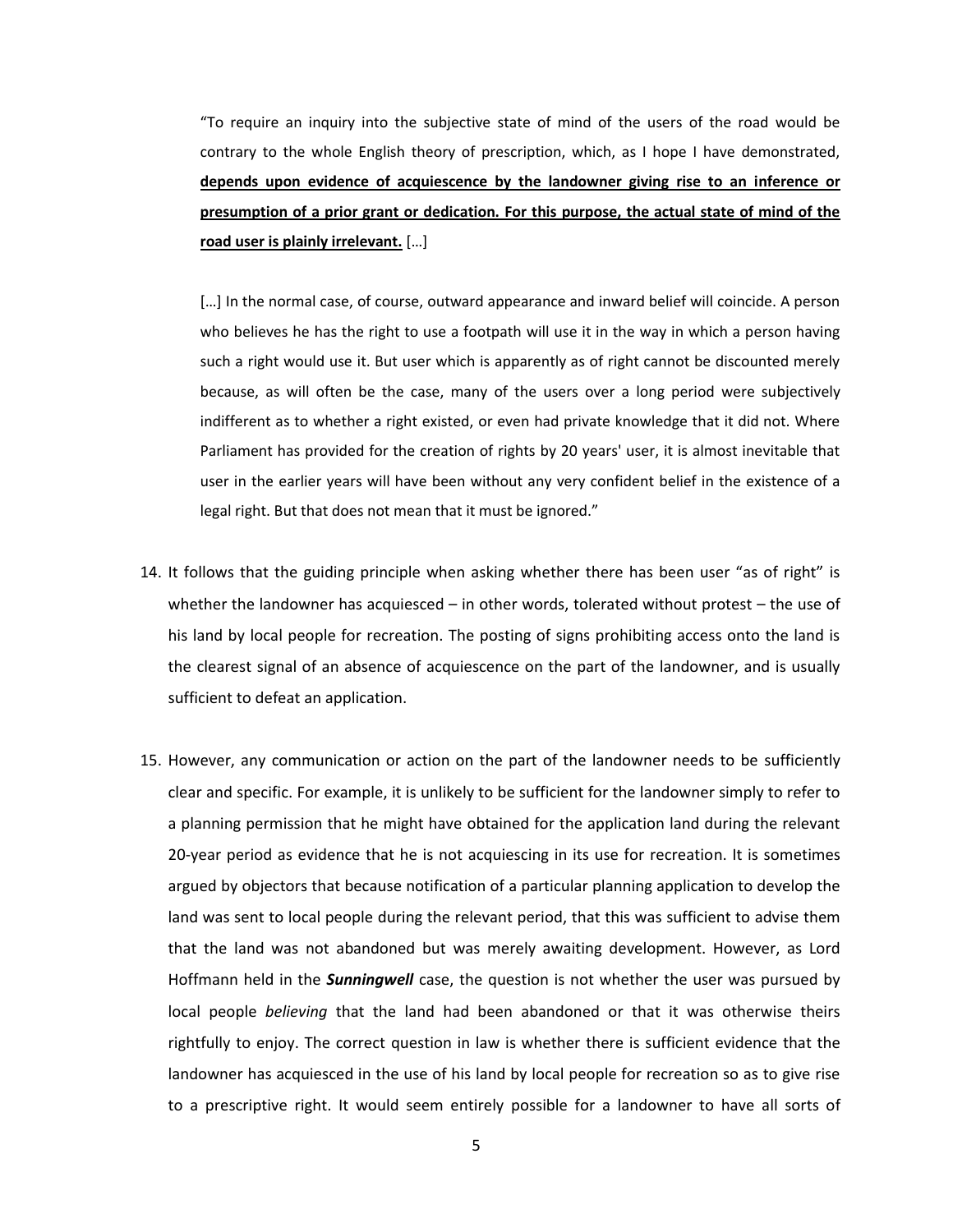ambitions and plans to develop his land, and might have even have secured planning permission to do so, while at the same acquiescing in its use by others in the meantime for recreational purposes. These two states of mind are not mutually exclusive of the other. The existence of a planning permission might indicate that an owner has ambitions for his land, but it is not determinative of his attitude as to how his land is used until that permission is implemented. As is well known, there is no obligation to implement any planning permission granted: unimplemented permissions abound in our planning system.

## *"Lawful sports and pastimes"*

- 16. This expression was also considered by the House of Lords in the *Sunningwell* case. Lord Hoffmann explained that "sports and pastimes" are a single composite class. Provided an activity can properly be called a sport *or* pastime, it falls within the composite class. It is difficult to conceive of any lawful recreational activity that would not fall within this very broad class. For example, it was expressly held in *Sunningwell* that dog-walking and playing with children are forms of modern recreation that would satisfy the description [at 357A-D]. Other activities that are commonly relied upon include kite-flying, fruit-picking and football.
- 17. It is important to distinguish the use of footpaths from user for sports or pastimes. In *Oxfordshire County Council v. Oxford City Council* [2004] EWHC 12, Lightman J stated that where the public have walked over defined tracks, this will usually only go as far as to establish public rights of way, unless the user has been wider in scope or the tracks are of such character that user of them could not have given rise to a presumption of dedication at common law as a public highway.
- 18. Not every part of the application land must have been used for particular sport or pastime for that particular activity to be relevant. The question is whether the land as a whole has been used for recreation for the relevant period, taking all qualifying activities into account.

#### *"At least 20 years"*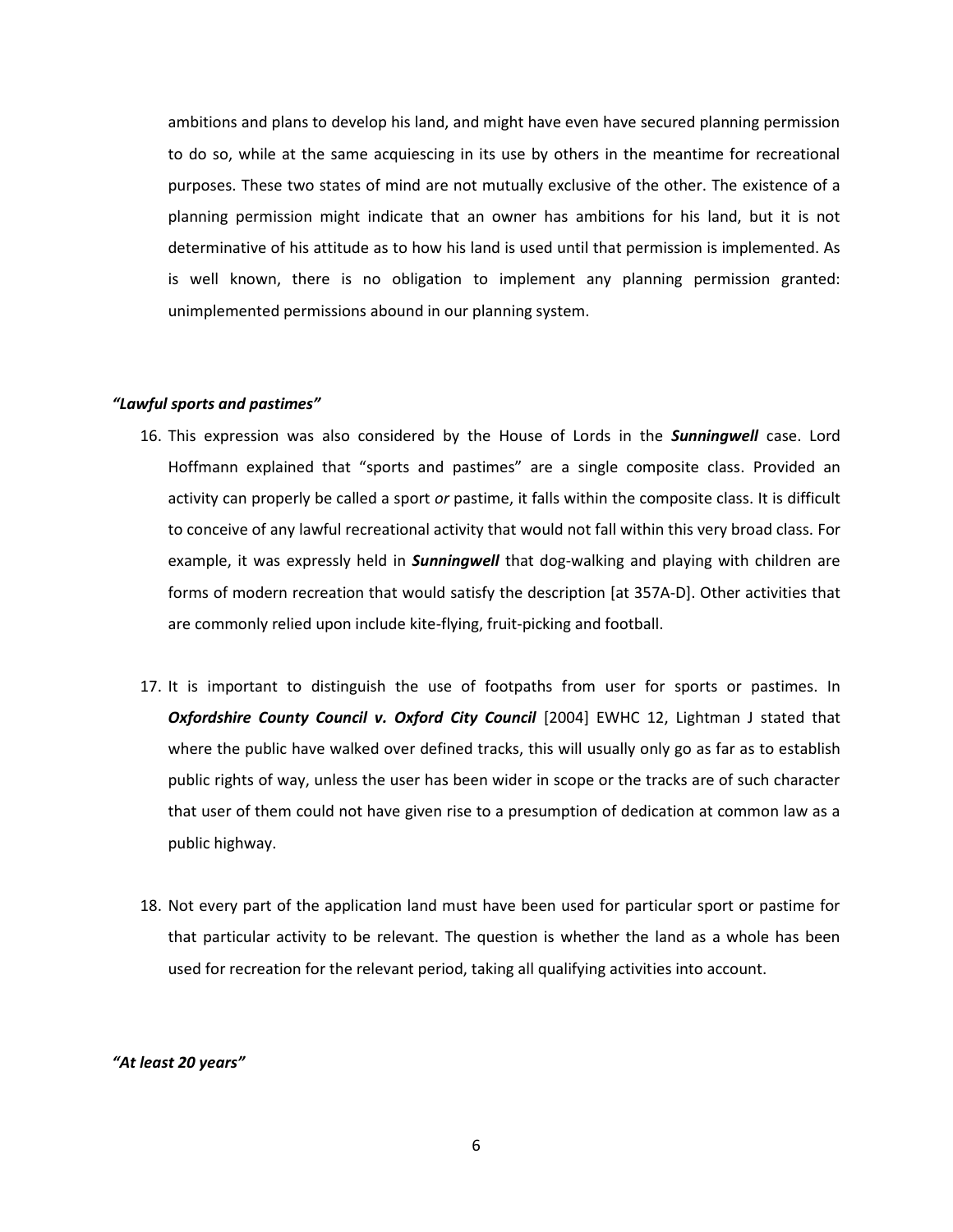19. Under section 15(2) of the 2006 Act, the user of the land as of right must have been carried out for at least 20 years up to the date of the application. It is not necessary to show that the land has been permanently in use for recreational purposes, or that there was physical evidence of such use on the land after users had left (for example, the presence of play equipment). No such permanent level of activity needs to be shown. The test is whether the user has been sufficient to indicate the assertion of user as of right. User which is "so trivial and sporadic as not to carry the outward appearance of user as of right" is not sufficient: *Sunningwell* at 375D-E. This echoes the observation made by Buckley J in *White v Taylor (No. 2)* (1969) 1 Ch 160 at 192:

"... But the user must be shown to have been of such a character, degree and frequency as to indicate an assertion by the claimant of a continuous right, and of a right of the measure of the right claimed."

- 20. The requirement that user must continue up to the date of application [s. 15(2)(b)] is qualified in two scenarios:
	- (1) By virtue of section 15(3) of the 2006 Act, where the user has ceased before the application is made, but after section 15 has come into force (in England, 6 April 2007; in Wales, 6 September 2007), then provided the period between the cessation of the user and the making of the application is not more than 2 years, the user is deemed to have continued until the date of the application.
	- (2) By virtue of section 15(4), where the user ceased before section 15 came into force, an application must be made within 5 years. The right to apply within this 5-year period does not arise where, before 23 June 2006, construction works have been carried out with planning permission and the land has become permanently unusable: section 15(5).
- 21. The practical significance of sections 15(3) and 15(4) is that any sign erected by a landowner to bring user as of right to an end at the times identified would have no effect. For example, by virtue of section 15(3), a prohibitory sign which was erected in June 2008, after section 15 came into force, would not cause an application made in May 2009 to fail because the period between the cessation of the user as of right and the making of the application is not more than 2 years.